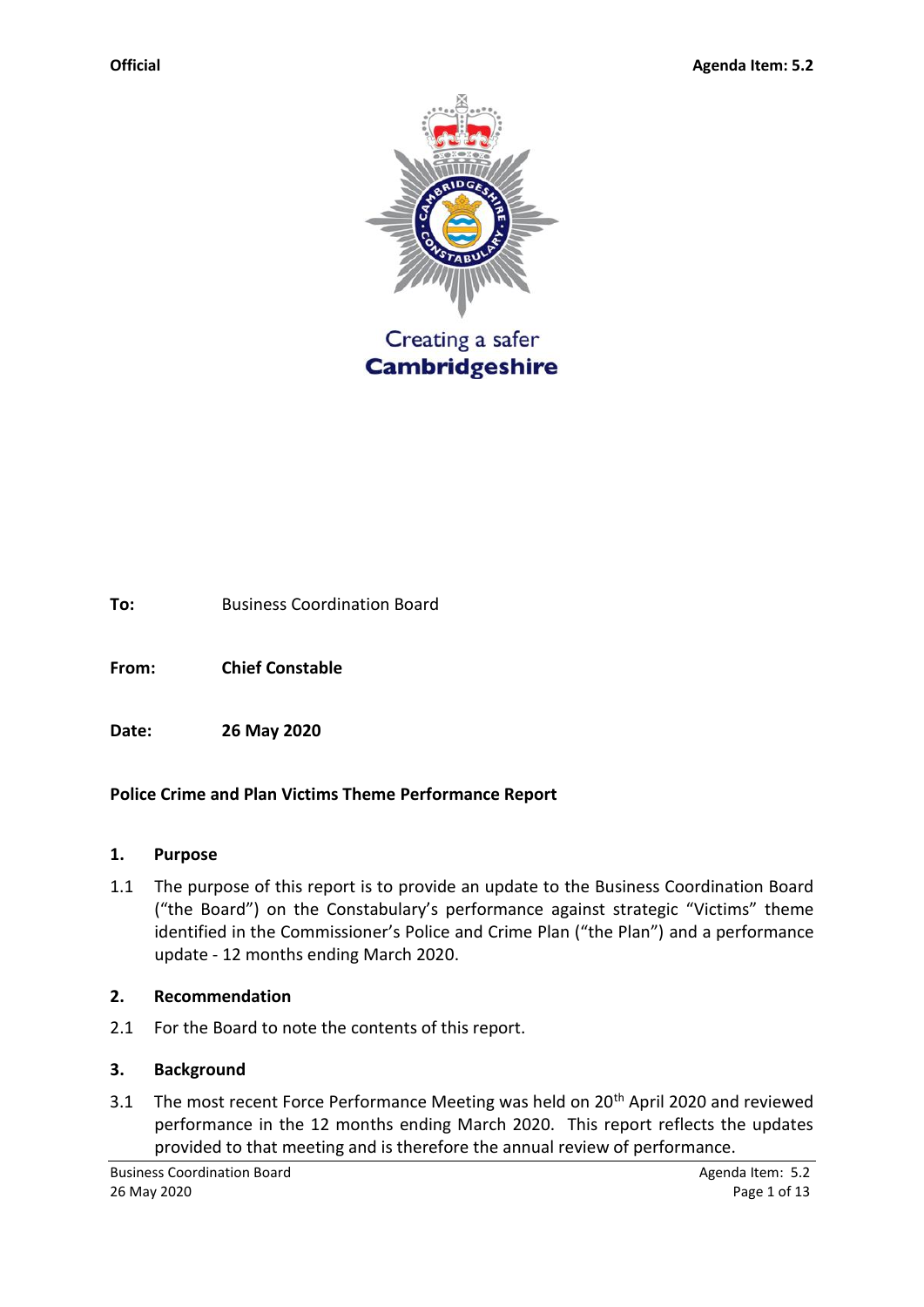3.2 Alongside an overall review of performance, the report will also update on the priorities under the Victims pillar of the PCC's Police and Crime Plan. This month's priority areas were domestic abuse, child exploitation and serious sexual offences.

### **4. Performance Meeting Updates**

#### 4.1 **Strategic measures**

#### **4.1.1 Victims**

*The management information underlying this is victim satisfaction rates and response performance*

#### Victim satisfaction

77.2% of the victims of crime surveyed in the 12 months ending March 2020 were at least fairly satisfied with overall service delivery (n = 971). This is marginally lower than, but comparable to, the 12 months ending March 2019; and reflects both longer term challenges around follow-up, and more recent challenges around ease of contact and actions taken by the police. While there were year on year improvements in satisfaction rates for victims of both burglary and hate crime, there has been notable deterioration in satisfaction rates for victims of violent crime, particularly for follow-up.

While we continue to see higher satisfaction rates for victims of Domestic Abuse, follow-up again remains the most challenging aspect of service delivery. Improving the effective use of Victim Care Contracts has been a key area of focus this year; with improvements across most areas.

#### Response performance

The median time to respond to immediate grade incidents has remained stable over the last 12 months. Prompt grade response performance has continued to prove challenging, with notable differences by incident type and variation by district. There has been a shift in the grading profile from prompt to immediate, which has had implications on the availability of resources to attend prompt graded incidents. The latter remains a key inhibitor to achieving sustainable improvements. This is being considered as part of the Demand Hub review; which aims to deliver recommendations by the end of May.

#### **4.1.2 Offenders**

*The management information underlying this is prosecution possible outcome rates: for all recorded crime, burglary dwelling and domestic abuse*

The *all crime* prosecution possible outcome rate for the 12 months ending March 2020 was 10.8%. This is lower than, but comparable to, the long term benchmark, with improvements notes across a number of crime types, albeit to varying degrees.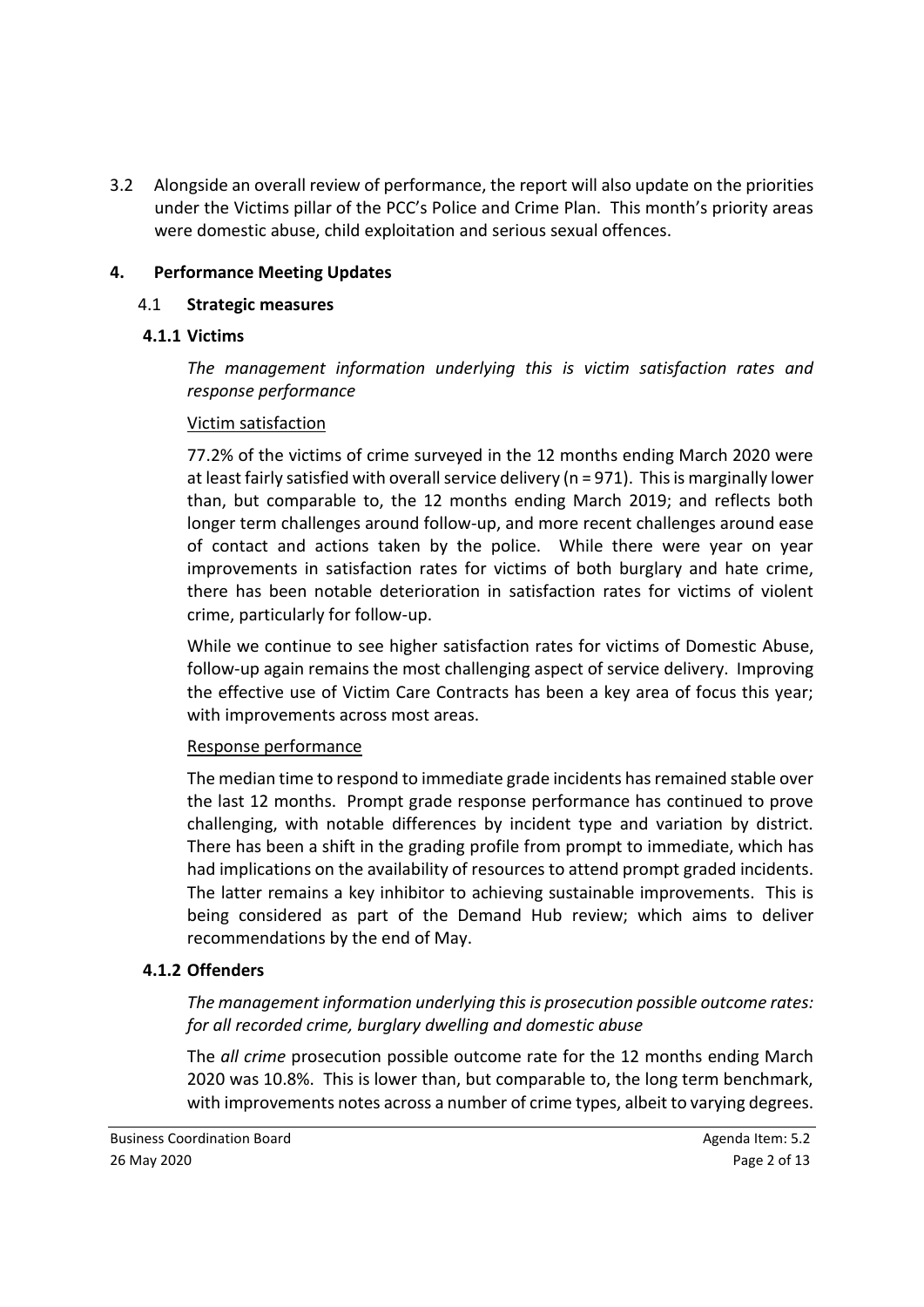While North area continued to outperform South area, both are now trending upwards. Recent improvements have been largely attributable to the work of the Out of Court Disposals (OOCD) team, but improvements in investigation throughput and a focus on supervision is likely to have been influential.

The long term prosecution possible outcome rate for *burglary dwelling* was significantly higher than the year end benchmark, both at Constabulary and area level and represents a key success. The long term prosecution possible outcome rate for domestic abuse was significantly lower than the year end benchmark, with rising crime numbers influential. However, there are early signs that the long term downward trend has been halted.

### **4.1.3 Communities**

*The management information underlying this is confidence as measured by the Policing in Cambridgeshire survey*

56.4% of people surveyed in the 12 months ending March 2020 agreed that the Constabulary was dealing with the things that matter to people in their local community (n = 879). While there has been some improvement in the rolling 12 month rate in recent months, it remains lower than at the same time last year. However, there is notable variation by district, with levels of confidence in all four districts in South area either stable or improved year on year, but deteriorated in North, particularly in Fenland where confidence levels fell below 50% (n = 134).

# 4.2 **National Context**

- 4.2.1 On 23rd April 2020, the ONS (Office for National Statistics) released crime figures for the 12 months ending December 2019<sup>1</sup>. This contained data from both the Crime Survey for England and Wales (CSEW) and police recorded crime figures.
- 4.2.2 Nationally, whilst overall levels of crime as reported by CSEW had been stable in recent years, latest estimates showed a 5% fall year on year. Underlying this was a 9% fall in theft offences, with all other main crime groups showing no change. Police recorded data showed a 2.9% rise in overall crime, but the rate of growth had slowed compared to both the 12 months ending September 2019 and the same time last year. There was a smaller 2% decrease in theft offences, with burglary offences (all) down 7%; but increased in the number of offences involving knives or sharp instruments (7%), possession of articles with a blade or point (11%) and robbery (12%).
- 4.2.3 Police recorded crime in Cambridgeshire increased by 5.9% in the 12 months to December 2019, which was the  $15<sup>th</sup>$  highest increase nationally. It is likely this is related to CDI compliance, and the fact that Cambridgeshire was one of only 7

 $\overline{\phantom{a}}$ 

<sup>1</sup>https://www.ons.gov.uk/peoplepopulationandcommunity/crimeandjustice/bulletins/crimeinenglandandwales/yea rendingdecember2019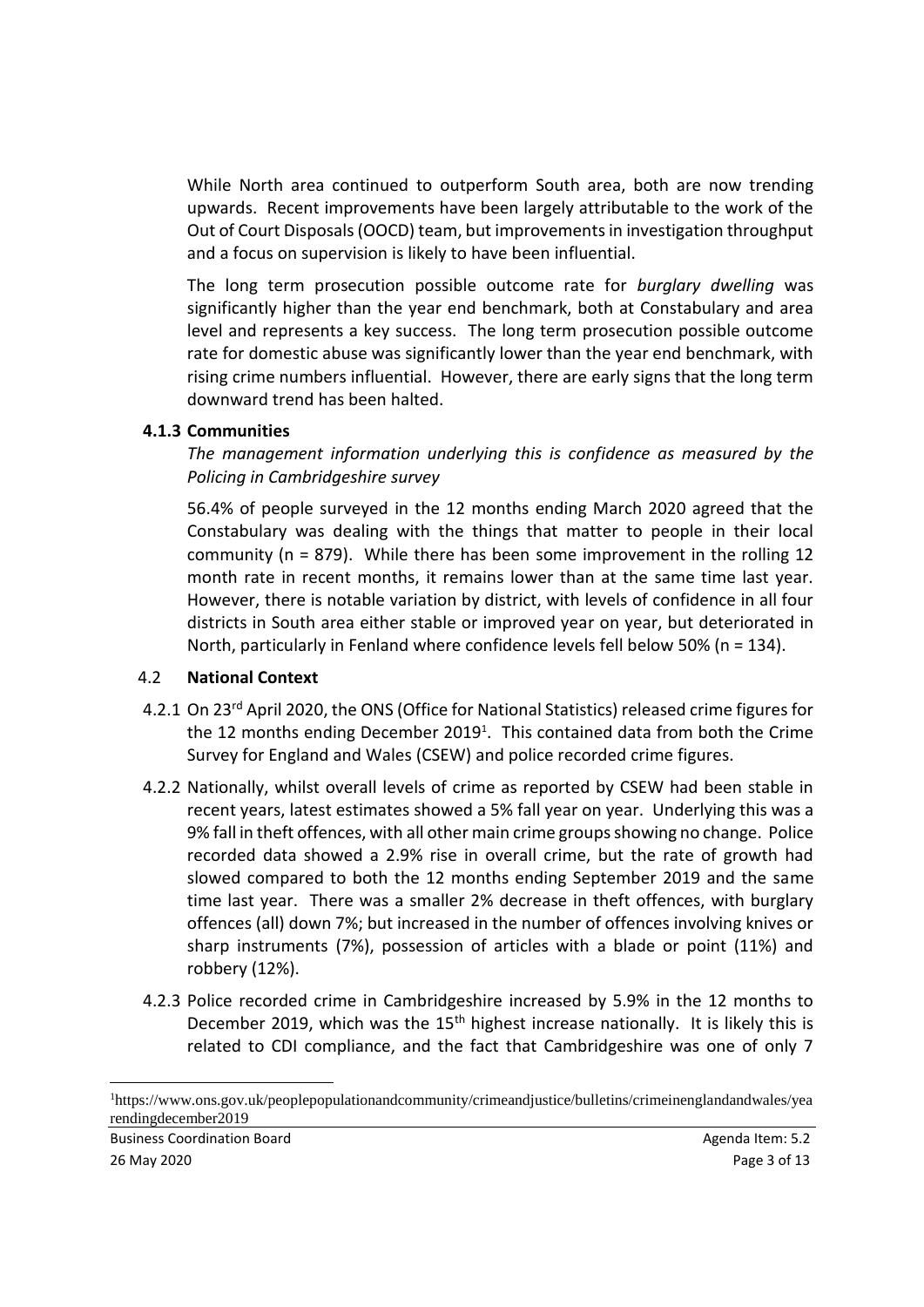forces to report a year on year decline in recorded crime in the previous year. The overall crime rate per 1,000 population in Cambridgeshire remains lower than both the regional and national averages. Direction of travel by crime type was broadly in line with the national picture; with the exception of criminal damage where the number of crimes in Cambridgeshire was up year on year.

4.2.4 There is some evidence that recording improvements are starting to have a smaller impact on crime types typically prone to changes in recording and reporting. However, the COVID-19 pandemic is currently having a significant impact on crime levels, and it is this which is likely to have the bigger impact on trends going forward.

### 4.3 **Performance Headlines and Department Updates**

- 4.3.1 A number of feedback processes have been put in place over the last 12 months to address data quality issues, focusing on driving forward improvements in CDI compliance, keyword usage and casefile quality by providing an additional level of supervision and oversight. This has led to incremental improvements in the CDI compliance rate over recent months, and has helped drive up casefile quality. Work remains ongoing to ensure improvements are sustained.
- 4.3.2 Workload across the Demand Hub has remained high. Combined call volumes were down compared to the previous financial year; however, this masks a year on year increase in the number of 999 calls received, and the impact that this increased demand has had on 101 call handling performance, with longer average wait times and higher abandonment rates for secondary calls. Use of online services has also increased, with Webchats and online crime reports both recording double digit growth year on year.
- 4.3.3 The Investigation Management Unit (INU) has faced ongoing challenges. Backlogs of crimes awaiting either QA/linking or closure has frequently impacted on workflow, particularly during periods of both unplanned and unscheduled Athena downtime; this has in turn continued to artificially inflate live crime workload. The fall in demand following the introduction of social distancing measures in response to the COVID-19 pandemic is now providing the opportunity to redress this. The effects are already visible, with the number of investigations in IMU work trays and live crime workload both notably reduced in recent weeks.
- 4.3.4 A review of the Demand Hub, which is looking to provide evidence for a sustainable operating staffing model to deal with current and predicted demand effectively, is due to be completed by the end of May.
- 4.3.5 Recorded crime levels were up year on year, with increases in both Victim and Non Victim based crime. While crime levels were up across both policing areas, the increase was greater in South than in North, with Cambridge City and East Cambridgeshire both reporting double digit growth year on year. Peterborough was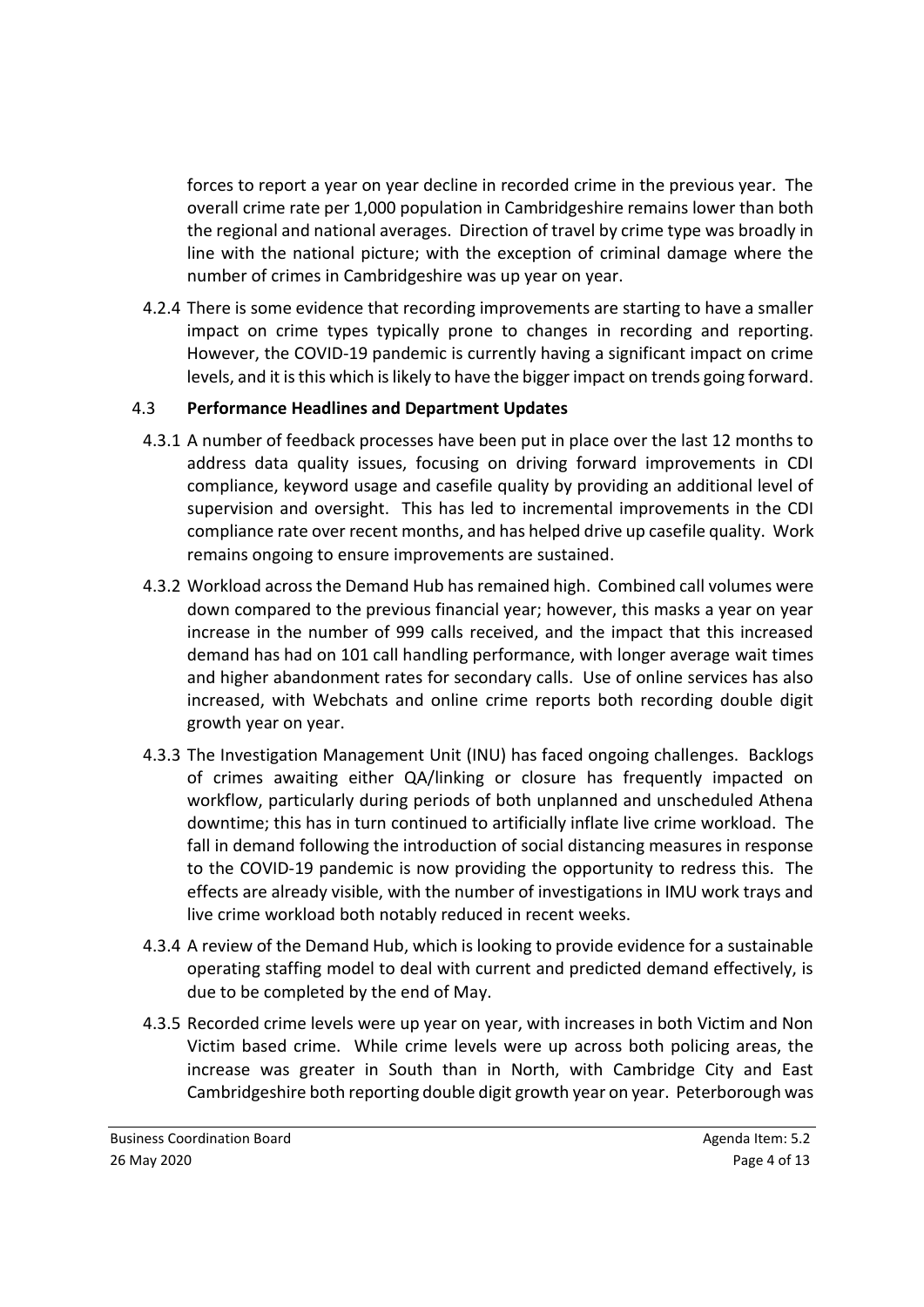the only district not to record significantly higher levels of crime compared to the previous financial year.

- 4.3.6 Recent improvements in the all crime prosecution possible rate have been largely attributable to the work of the Out of Court Disposals (OOCD) team, with higher numbers of Community Resolutions influencing the direction of travel. The team continues to find alternative pathways to redress offender behaviour, with more than 80 diversionary pathways now available, and a 96% attendance rate by those who are referred for engagement. An evaluation of the impact of the team will be carried out in 2020/21; with the expectation that the diversionary (crime control) benefits of out of court disposals will be evidenced in recorded crime figures.
- 4.3.7 Challenges around crime allocation, supervision, inactivity, VCC compliance and accurate suspect categorisation have been, and continue to be, recurring themes. While there is some evidence that closer scrutiny has led to recent improvements, it is hoped that the new Supervisor's e-Book, an interactive electronic reference tool which launched on 2<sup>nd</sup> March, will help Supervisors, many of whom are relatively young in service, consolidate knowledge and give them the necessary tools to achieve the highest standards of crime supervision. It also addresses the issue of where information should be recorded, with the expectation that this will in turn drive up data quality.
- 4.3.8 With the current COVID-19 pandemic leading to lower levels of demand, there has been some improvement in key indicators in recent weeks, including VCC compliance and timeliness of reviews. There is also evidence that local supervisors are already thinking differently about the way we investigate crimes and how we make best use of available resources while protecting the frontline. This includes using those officers and staff who are working remotely to rebalance workloads and build in resilience to better cope with abstractions.

# **5 Priority Updates**

# **5.1 Domestic Abuse**

- 5.1.1 Prompt grade response performance has remained challenging over the last 12 months, with non-availability of resources a key inhibitor to improvement; the latter is consistently higher for domestic incidents than for most other incident types. A number of changes to Domestic call types have been introduced in recent months to allow for better prioritisation of non-familial domestic incidents, but there is evidence to suggest these have yet to be fully embedded.
- 5.1.2 Recorded crime numbers have continued to trend upwards over the last 12 months, with all six districts seeing significantly higher levels of demand. This increase in demand is a challenge to the organisation's ability to improve or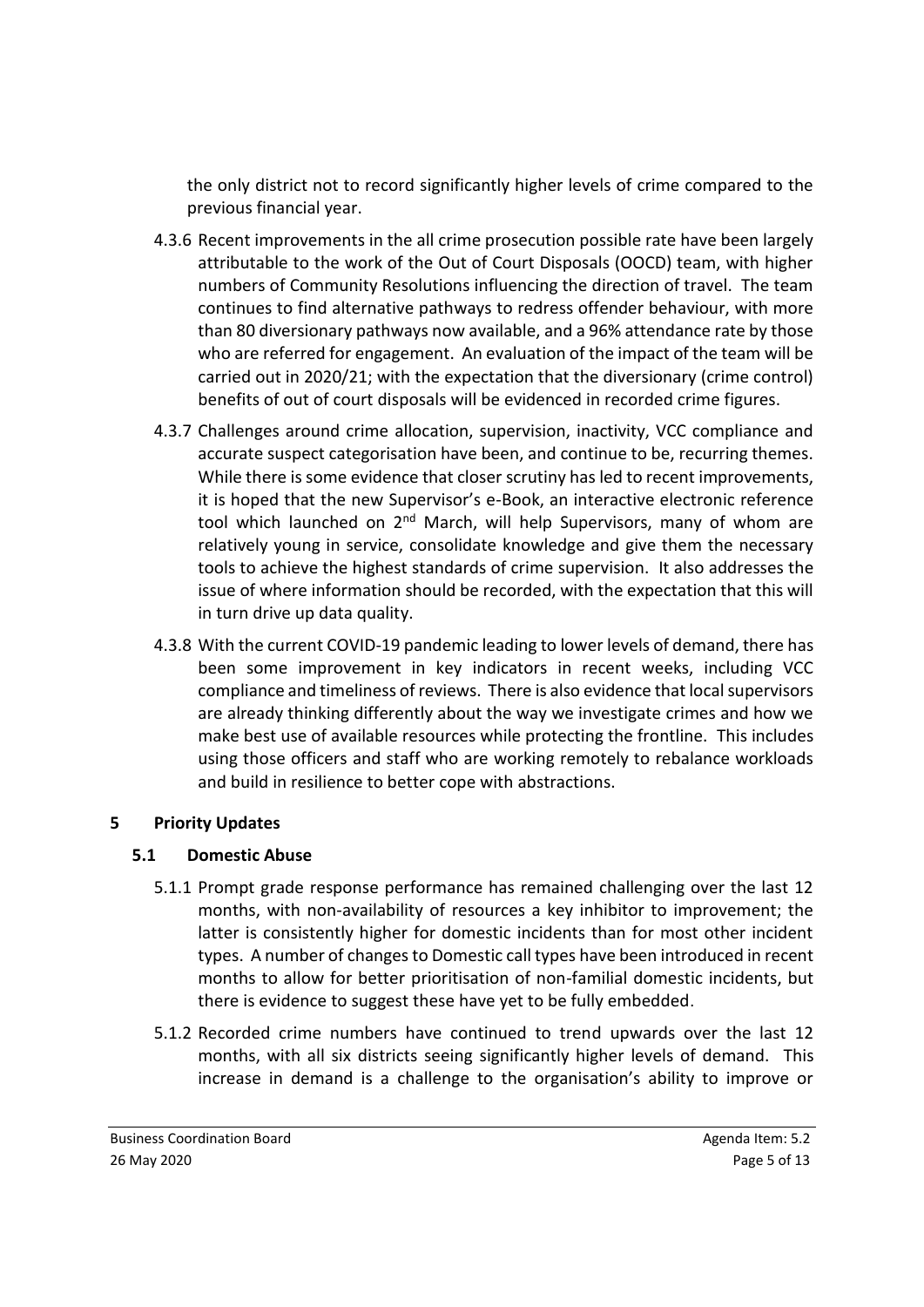maintain current levels of service delivery in the face of this level of demand, with officers managing higher workloads and competing demands.

- 5.1.3 While there was further deterioration in the prosecution possible outcome rate through much of the last 12 months, there are now early signs that the long term downward trend has been halted in both North and South policing area, with an increase in the number of charges over the last three months influential.
- 5.1.4 The Domestic Abuse Allocations pilot has been completed. This aimed to provide an evidenced evaluation around the most effective investigations allocations approach for Standard and Medium risk domestic abuse investigations, with a view to providing the highest levels of service delivery; however, the findings proved inconclusive. Work to develop a consistent approach remains ongoing, and will be widened to include discussions around the role of Response Investigators going forward.
- 5.1.5 It is anticipated that Domestic Abuse is likely to rise the longer that social distancing measures are in place and anxiety and stress levels continue to rise. A thorough communications plan is in place internally and externally in response. This includes enhancing the role of the newly relaunched DA champions, social media posts, eCops messages and Facebook Q&A sessions. Posters are also being sent out to supermarkets, GP surgeries, pharmacies and independent food shops throughout Cambridgeshire highlighting the risk of Domestic Abuse and making victims aware that they can still receive support. All communications messages are being shared with partners to support consistent messaging.

# **5.2 Child Abuse and Child Exploitation**

- 5.2.1 A significantly higher number of Child Sexual Abuse offences were recorded over the last 12 months in both North and South policing areas. Over a third of all crimes related to Child Sexual Exploitation; a notable year on year increase. Investigations remains resource intensive, often requiring an initial whole team approach.
- 5.2.2 While the number of missing children reports continued to trend upwards over the year, there was a fall in the number and proportion of reports related to children in care. Police callouts to children's homes were also down year on year, but demand had begun to rise in recent months, and continued to fluctuate on a monthly basis, often as a result of children being moved in and out of our force area.
- 5.2.3 The number of missing from home reports has fallen since the onset of the COVID-19 pandemic. While police and partner agencies continue to work together, clear guidance around the expectation of partners within the care home setting has been provided, and has been well received.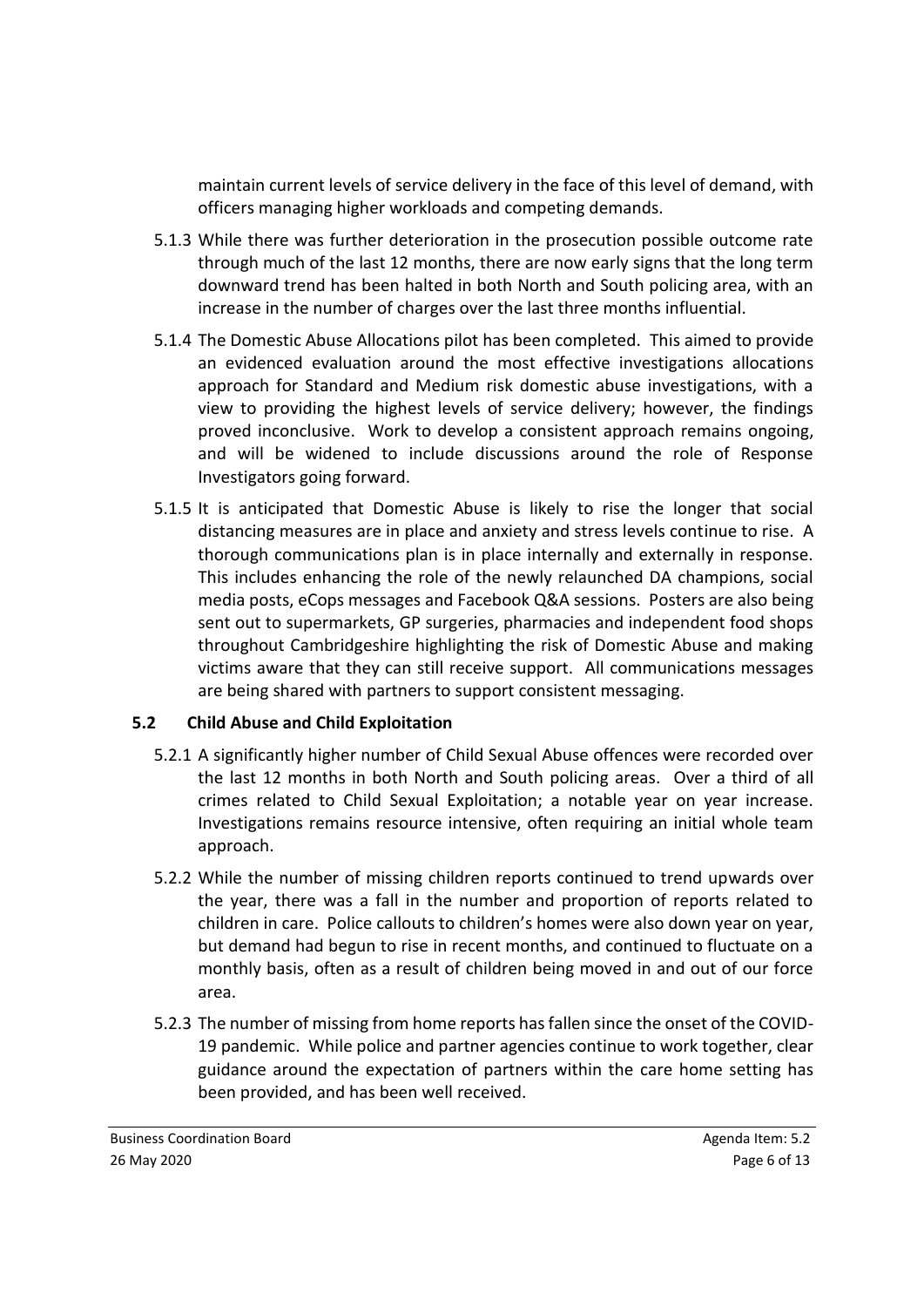5.2.4 The current lockdown represents a real risk to vulnerable children who have no outside support. This is exacerbated by the likely increase in stress and anxiety within households. A thorough communications plan is in place internally and with partners to raise awareness of both traditional abuse and online exploitation. This includes education packages to children and their parents, social media posts and Facebook Q&A sessions. It is anticipated that as restrictions are lifted and children return to school, there will be a significant spike in demand for CAISUs, MASH (Multi Agency Safeguarding Hub) and partners. A plan is currently being worked on to ensure all agencies are able to quickly identify and support these vulnerable children.

# **5.3 Serious Sexual Offences**

- 5.3.1 A significantly higher number of serious sexual offences were recorded over the last 12 months, at both force level and in North policing area. This was driven by an increase in Sexual Assaults, with the number of recorded rapes stable year on year. Offence levels in South were comparable to the long term benchmark. It is of note that adult offences now account for a greater proportion of total offences. As a result of the current social distancing measures, there is a risk that we may see an increase in sexual violence in the home.
- 5.3.2 The long term prosecution possible outcomes rate has been trending upwards for much of the last 12 months, and is now significantly higher than the year end benchmark, with both North and South policing areas showing a year on year improvement.
- 5.3.3 The average length of investigation for a rape offence is currently around 8 months. The focus going forward will be on identifying those cases that can be resolved quickly, and on conducting proportionate investigations. As a result of COVID-19, the CPS have indicated that they should be in a position to look at cases more quickly; however, face to face interactions have now been suspended.
- 5.3.4 Rape STOs are now embedded, and are already beginning to have a positive impact on victim engagement.

# **6 Victim Updates**

### **6.1 The police respond to an individual's immediate needs and safeguards them from potential future victimisation**

*6.1.1 'Ensure that victims from the three priority groups (as defined in the Victims Code) are identified and provided with an appropriate response based on their level of risk at the initial point of contact'*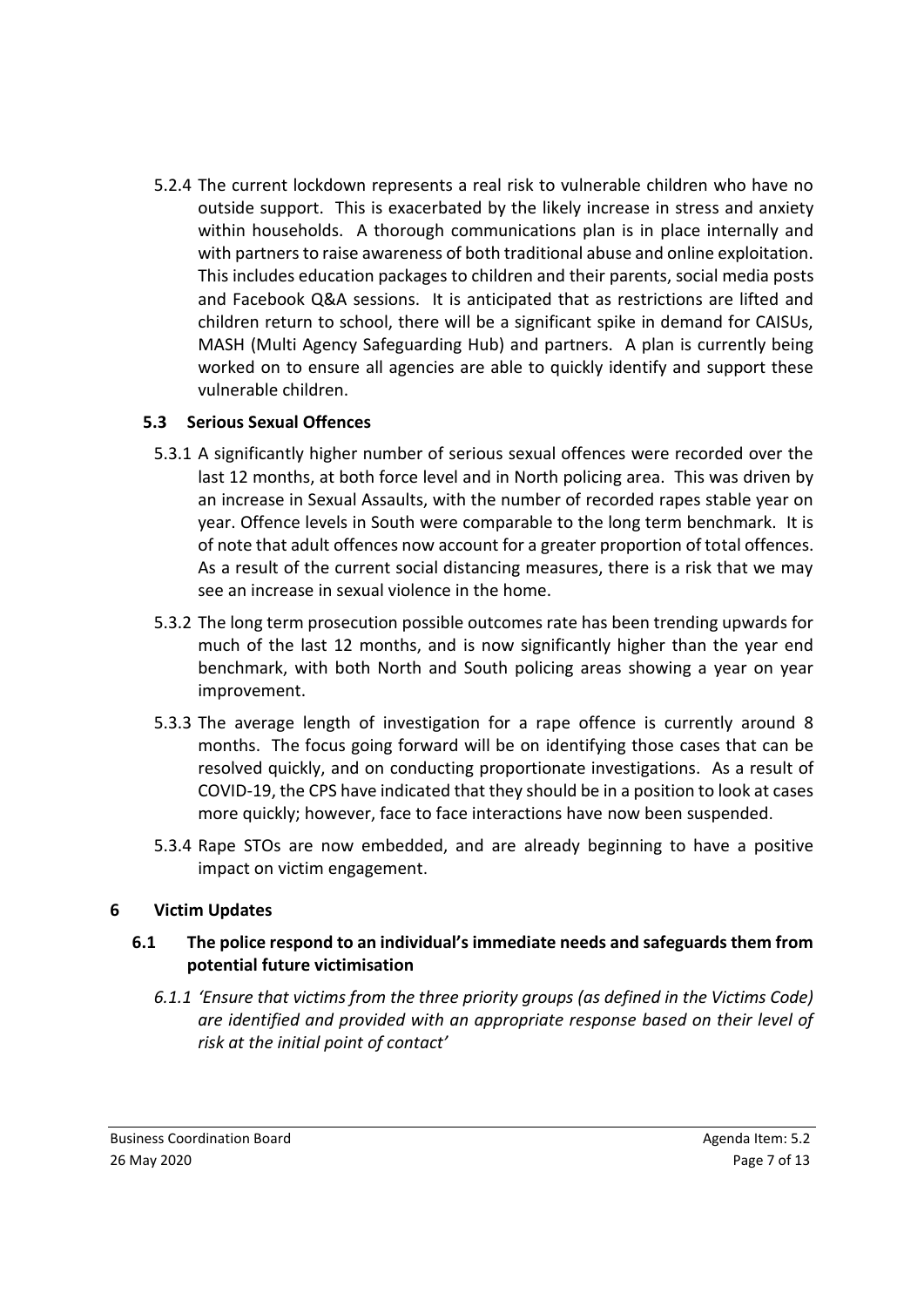The risk assessment tool THRIVE<sup>2</sup> continues to be integral to our processes and is now firmly embedded as business as usual. This helps ensure that the Constabulary provide the appropriate response based on the level of risk. The Constabulary are currently conducting a review in order to facilitate the Demand Hub Senior Management Team in providing evidence for a sustainable operating staffing model, able to deal with current and predicted demand. The objectives of this review are to provide relevant data and analysis to support any identified need to align the resource model with actual and expected demand; and to make recommendations/provide options designed to improve the efficiency and effectiveness of the Demand Hub.

The Demand Hub communications plan is focussed on providing support and assistance to all victims of crime, especially those deemed to be from priority groups. This work includes releasing videos on YouTube and the Force Website titled "what happens when I report crime" and "what happens when I report a concern". These are also being sent to every victim/member of public via email to explain what happens next and to set realistic expectations of the service.

All victims of crime are assessed at the point of initial contact and signposted to the Victim and Witness Hub and relevant support services as a matter of course, in order that bespoke assistance is provided to each individual based on their unique set of circumstances.

*6.1.2 'Ensure victims of crime receive a timely and high quality investigation and are kept informed in line with the Victims Code'*

Levels of VCC compliance continue to fluctuate, with variation noted by crime type and by supervisory unit. This is monitored at the Force Performance Board, with daily management information available for this to be tracked locally.

VCC compliance and compliance with the Victims Code forms part of the Supervisory Review process, as outlined in the Supervisor's e-Book, launched at the beginning of March. This should help ensure that appropriate levels of victim care are in place, that the victim has been updated as per the agreed contact frequency and has been notified of key events within the expected timescales, and that any new safeguarding issues have been considered. This will also allow Supervisors to task remedial action where necessary, ensuring that the care provided to the victim is of the highest possible standard.

 $\overline{\phantom{a}}$ 

<sup>&</sup>lt;sup>2</sup> Thrive stands for Threat, Harm, Risk, Investigation Opportunities, Vulnerability of the victim and Engagement level.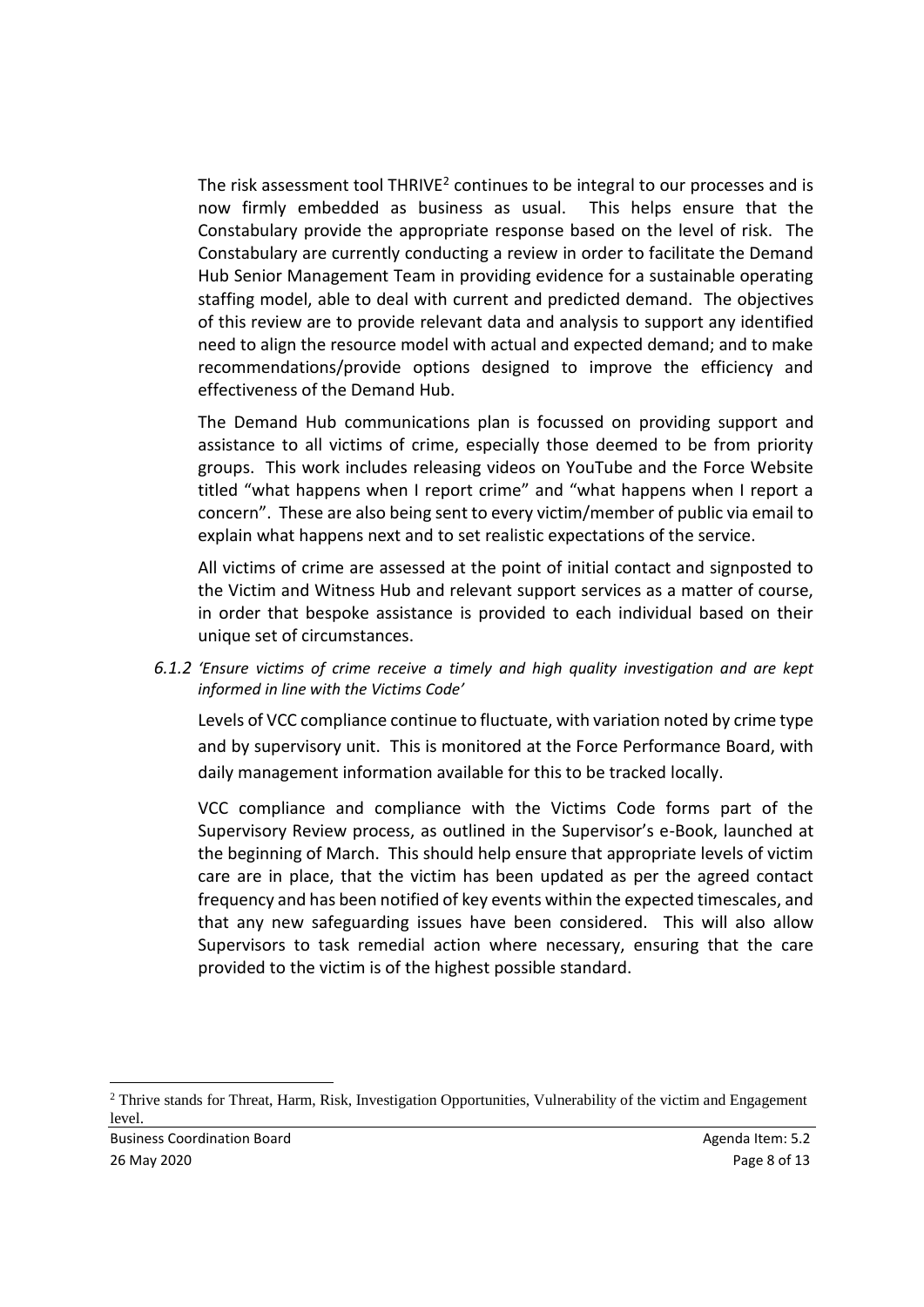# 6.1.3 *'Develop a performance matrix which incorporates a qualitative measurement as well as quantitative'*

The current performance framework focusses on a small number of headline measures, supported by Key Performance Questions (KPQs). Daily and monthly management information is available to support this, and retains the ability to flex where necessary. This framework is in the process of being changed to reflect the five new operational priorities outlined in the new Corporate Plan which was published last month.

# *6.1.4 'Ensure we maximise the use of civil powers, for example SHPOs and DVPOs'*

Stalking Protection Orders have now gone line in force. Divisional training was commenced at shift briefings, but due to COVID-19 the North/South leads finished this with a briefing document being sent to all frontline officers. Guidance has been sent out to all officers and the documents have been added to the vulnerability Microsite. IPLDP officers receive a one hour input on Stalking at week 40. At the time of writing, the first SPO application was currently going through the Courts.

CARA went live in January. This enabled us to refer low risk Domestic Abuse offenders in the programme. However, in light of the COVID-19 pandemic, this has unfortunately now been suspended.

# 6.1.5 *implemented to protect the victim and they have been assessed as appropriate (for example presumption of bail for DA)'*

The Domestic Abuse Scrutiny Group continues and has been further enhanced. In addition to the 30 Domestic Abuse crimes reviewed by the Domestic Abuse Scrutiny Group, 5 Stalking investigations are now reviewed every month. There is a plan in place to also review 10 cracked and ineffective Domestic Abuse court cases with CPS.

There continues to be scrutiny around the use of positive action and presumption of bail (over RUI) for Domestic Abuse Cases. One-to-one feedback is provided to officers where it has been identified that they have incorrectly stepped outside of force policy and not taken positive action.

*6.1.6 'Develop a clear understanding of those most at risk from the highest harm, from vulnerable children to those unlikely to report crime (hate/DA) in order to effectively reduce re-victimisation'*

The Constabulary's currently active annual Strategic Threat and Risk Assessment (STRA) process is looking once again at opportunities to ensure the best approach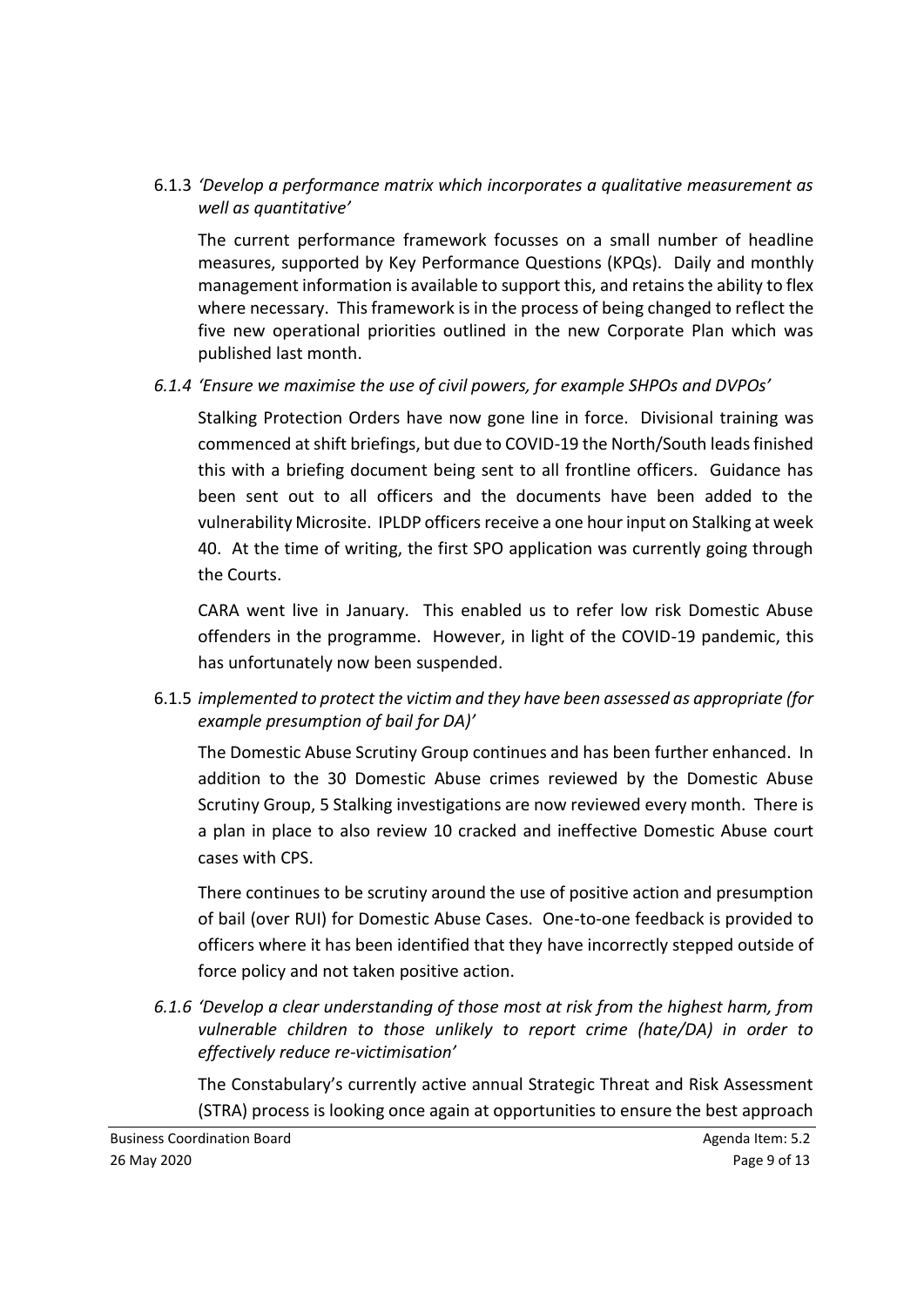to the challenges of safeguarding, with a strong sense of being able to identify and prioritise those at greatest risk of harm.

Most notable from this recent reflection is an opportunity to more effectively draw together Neighbourhood Policing Teams and the work of the Protecting Vulnerable People (PVP) department. This is to gain efficiencies and a clearer common approach to vulnerability affecting different demographics and from low through to the most high risk of cases. Business cases have been tabled looking at how this work can be adapted and further strengthened, building on good progress already made under the Force's Policing Neighbourhoods strategy. Recognising a commitment to growing officer numbers under current national plans, the benefits of increased investment in this area have been scoped and are being considered within the STRA process.

The Cambridge Crime Harm Index (CHI) continues to be used across the Country by Neighbourhood Teams predominantly as a tool to identify and engage offenders who are presenting the greater public risk and also to assess and engage in early intervention work with children and young people vulnerable to criminal exploitation and taking paths to criminality themselves. Work to build on the initial evaluation of the CHI approach in South policing area has been extended to cover the North too and then to establish a six monthly impact assessment process.

As part of looking at the options for synergy between different departments, additional best practice ways of assessing and prioritising harm are also being considered to supplement the CHI, with the PVP and Intelligence and Serious Crime Department reviewing and engaging originators.

The excellent work of the Victim and Witness Hub continues and the Force has been informed by increasing work to better understand victim needs and service delivered.

*6.1.7 'Ensure the 'lived experience of the child' has been captured and safeguarding is effective to prevent future victimisation'*

IDLDP officers are given a two hour input on Child Abuse/Child Death at week 40; the lived experience of the child is covered as part of this input. The DA Champions network has been revitalised with additional guidance and training support to these officers and staff to ensure they can provide additional support to officers dealing with complex DA cases.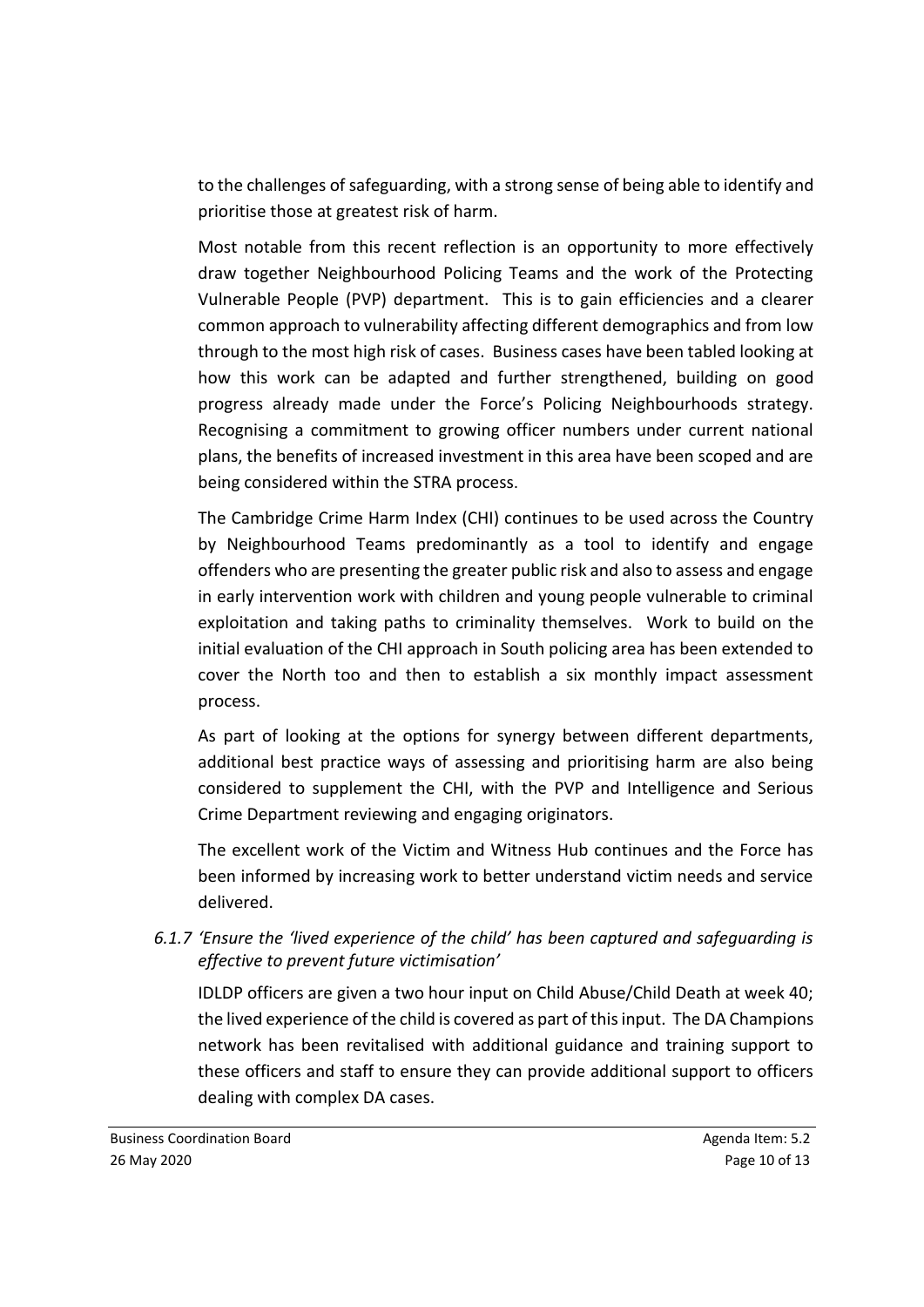Throughout the COVID-19 pandemic, it is pleasing to see we have been able to continue with safeguarding practices including full MARACs, Op Encompass and IDVA/3rd sector support.

### **6.2 Victims and witnesses of crime can access appropriate and proportionate needsled emotional and practical support at all stages of the criminal justice process**

*6.2.1 'Fully engage with the countywide partnership response aimed at reducing the number of victims of high harm and risk crime types'*

This objective continues to be delivered through the effective service offered by the Victim and Witness Hub. Key to this is ensuring that victims of crime have their needs assessed when reporting a crime and that victims with needs are referred to the Hub. This is emphasised to constabulary staff through training/CPD inputs and communication and has contributed to an increase in the rate of victim referral from 20.8% in the last quarter to 22.3% this quarter.

The resilience of this model has been demonstrated by the ability to maintain a service to victims and witnesses through the current COVID-19 crisis. Significant constabulary support, including the provision of laptops and mobile phones has enabled staff, prioritising those who are vulnerable or shielding, to work effectively from home. A small number of staff continue to maintain presence in the Hub to ensure that any calls for support from victims and witnesses using the Freephone number are answered, and that the service remains accessible to criminal justice staff and other specialist support agencies.

The resilience mentioned above has enabled the Hub to support other organisations maintain a service to victims referred to them. The Bobby Scheme is unable to operate during the current crisis so all referrals are passed to the Hub where Coordinators will contact the victim (if they are not already supporting them) to advise them on the temporary suspension of the Bobby Scheme service and to use the call to offer emotional and practical support. The Hub is also supporting Women's Aid with their workload by receiving referrals of all victims of medium risk Domestic Abuse crimes from them, whilst they focus their available resources on support for all Domestic Abuse incidents (excluding crime). The Hub would usually only offer support to victims of standard risk Domestic Abuse crime. Additional guidance has been provided to Hub staff and three Coordinators in the Hub are DA Champions with enhanced knowledge on dealing with Domestic Abuse.

6.2.2 *'Ensure effective and efficient use of the referral process into Victim and Witness Hub/Sexual Assault Referral Centre'*

The in-house Victim and Witness Hub offers needs-led emotional and practical support to help victims cope and recover from the impact of their crime. These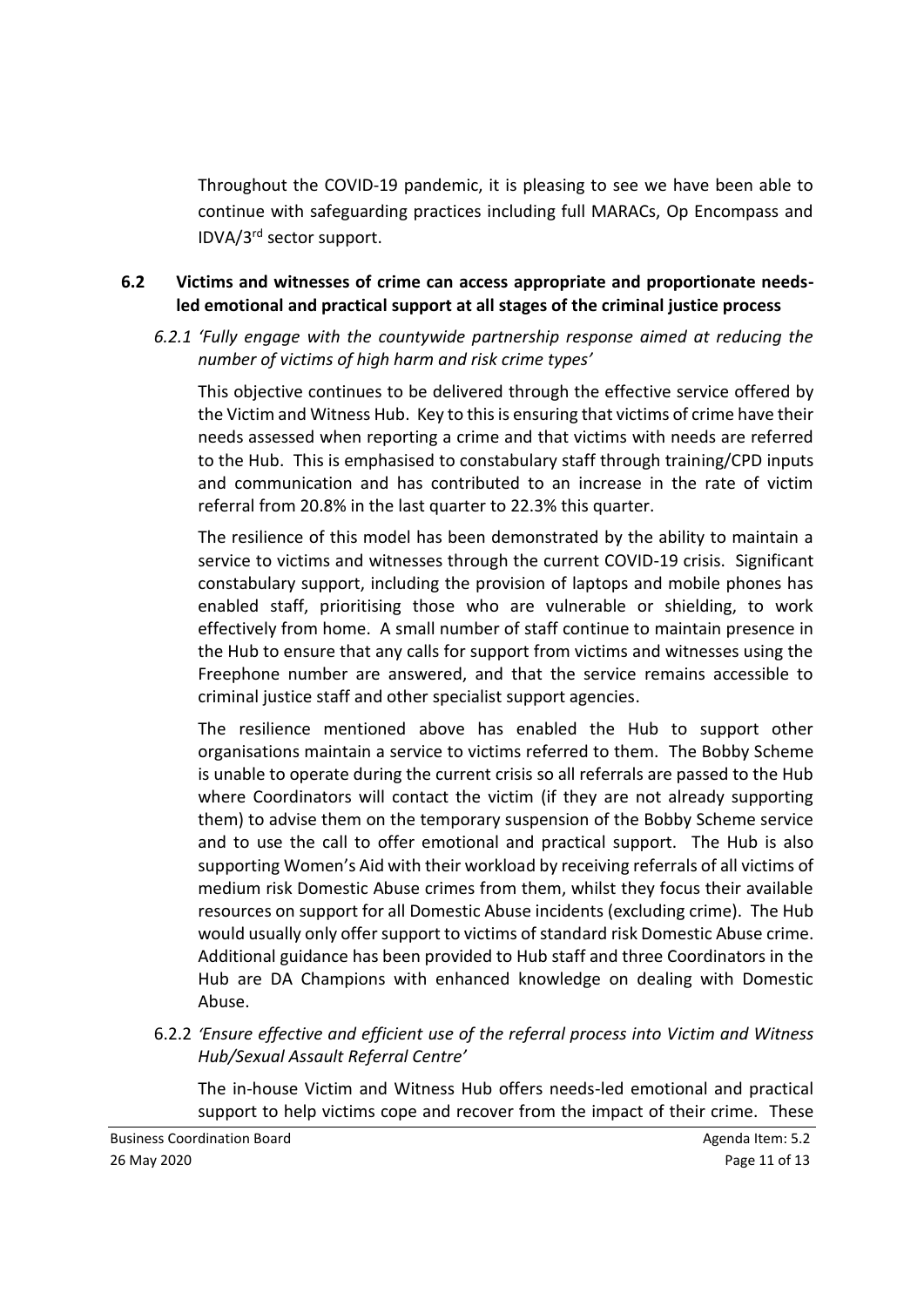needs should be identified at the point of recording the crime, with guidance given to all police officers and staff to help them identify victims who might benefit from additional support, and how to refer them to the Hub.

Links are in place to receive referrals of victims who live in Cambridgeshire from BTP and Action Fraud. Victims of crime can also directly access free confidential support from the Hub even when they do not wish to report their crime to the police.

*6.2.3 'Ensure suitable forensic and welfare medical facilities are available (SARC) for adult and child victims of sexual abuse'*

The commissioning process for Sexual Assault Referral Services (SARS) And Sexual Violence Support Services (SVSS) has now been finalised and contracts awarded. The SARC contract has been awarded to Mountain Health Care Limited, who are our current suppliers. The Sexual Violence Support Services contract has been awarded to Cambridgeshire and Peterborough Rape Crisis Partnership. We are seeking to build on the existing relationships and maintain the strong service that we provide to victims of sexual abuse.

Throughout the COVID-19 pandemic, both the forensic medical and support services have continued to be delivered effectively.

# **6.3 Victims and witnesses are treated with respect and their needs are acknowledged during the criminal justice process**

*6.3.1 'Ensure that when new Criminal Justice processes are implemented the impact on victims and witnesses is considered and negative impacts mitigated against'*

The Victim and Witness Hub is a key stakeholder in the CCJB Efficiency Group and CCJB Delivery Board which enables the negative impacts of any criminal justice process on victims and witnesses to be raised, discussed and resolved through the representation and involvement of other CJ partners. This has been particularly valuable during the current COVID-19 crisis where the Efficiency Group is meeting weekly to ensure justice can continue, in a revised form, during this crisis whilst considering the impact of revised processes on victims and witnesses.

*6.3.2 'Develop an effective way to measure compliance with the Victims Code'*

This remains dependent on victim updates being consistently recorded on Athena as intended, using the inbuilt functionality, rather than as updates on the enquiry log as has been frequently found to be the case in the past. This will enable a much more reliable and robust methodology to be used to monitor compliance with the Victims Code.